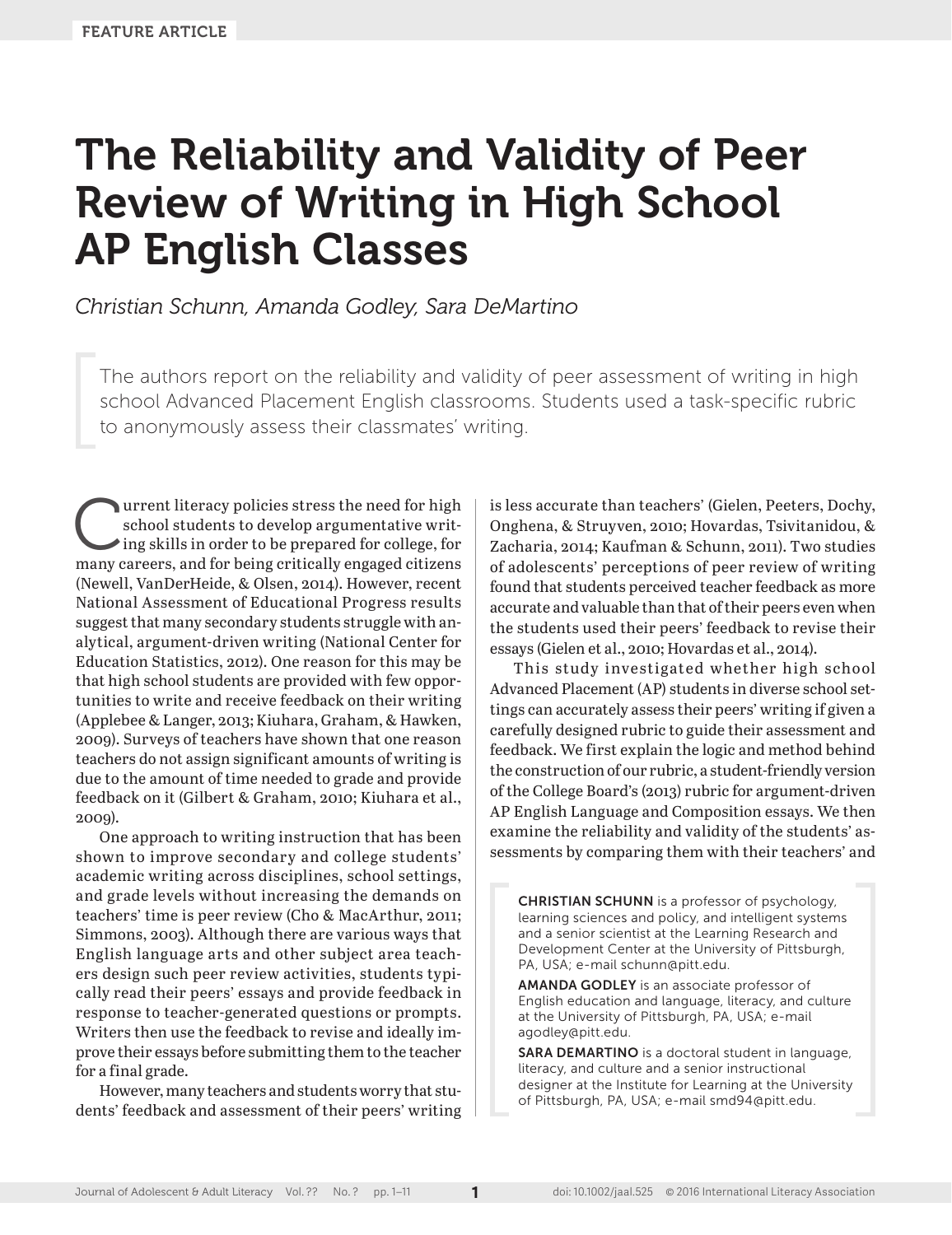trained AP scorers' assessments. Finally, we briefly discuss students' and teachers' perceptions of the peer review process.

# Research on Peer Review

Peer review has been a common instructional approach in middle and high school English classes since the 1980s and is considered a key element of process approaches to writing (Atwell, 1987; Graham & Perin, 2007; Hillocks, 1984). However, little research on the validity and reliability of high school students' assessments of their peers' writing has been conducted (Brookhart & Chen, 2015).

At the secondary level, the design of peer review tasks and their effectiveness can vary greatly by classroom. In the absence of specific guidance, such as scoring rubrics and targeted prompts for qualitative feedback, students often provide their peers with empty praise (Tsivitanidou, Zacharia, & Hovardas, 2011; VanDeWeghe, 2004), avoid critiques of their peers' work because of fear of negative social consequences (Freedman, 1992; VanDeWeghe, 2004), or focus only on editing sentence-level errors (Freedman, 1992; Simmons, 2003). Additionally, peer review guidelines that ask students to provide yes/no answers or answer low-level questions (e.g., "Does the essay have three paragraphs?") lead to low-quality peer feedback that is not useful to writers (Goldberg, Roswell, & Michaels, 1995).

Two of the features essential to productive peer review are holding students responsible for taking the task of providing feedback seriously and lessening adolescents' fear of social repercussions of honest peer review. High school students frequently ignore written guidelines provided by their teachers in their peer reviews and assessments when the reviewing process has little teacher oversight or accountability (Freedman, 1992; Peterson, 2003).

Additionally, in face-to-face peer review, students are often more concerned about social dynamics, such as whether they will be perceived as mean or embarrass their peers, than providing accurate peer feedback (Christianakis, 2010; Peterson, 2003). The online peer feedback system that was used for this study addressed these concerns in two ways: by making the quality of the students' peer reviews part of their grade for the task and by offering a double-blind peer review process in which both authors and reviewers are anonymous.

Moreover, peer review of writing is most effective when guidelines for assessing and providing feedback require students to base their assessments on specific, understandable criteria and offer detailed suggestions for improvement (Gan & Hattie, 2014). Students also gain more from peer review when they are guided to focus more on global issues in writing, such as ideas and evidence, and when the activity develops students' awareness of audiences other than the teacher (Freedman, 1992; Simmons, 2003).

Studies at the college level have demonstrated that when students are guided by a clear rubric and held accountable for the quality of their peer feedback, their assessments of their peers' writing have strong reliability and validity (Cho, Schunn, & Wilson, 2006; Panadero, Romero, & Strijbos, 2013). We use the term *reliability* to refer to the extent to which students' assessments of peers' writing correlate with each other (i.e., inter-rater reliability). We use *validity* to describe the extent to which students can accurately judge what they are asked to assess in one another's writing, such as the quality of a thesis.

However, few studies of the validity and reliability of secondary students' peer assessments exist, and none to our knowledge focus on writing in English language arts. In Sadler and Good's (2006) study of seventh-grade science students' assessments of their peers' work (a task that included both multiple-choice and open-ended responses), the researchers found high correlations between the grades assigned by teachers and peers.

Other studies conducted in secondary computer science classes have shown similar results (Sung, Chang, Chiou, & Hou, 2005; Tseng & Tsai, 2007). Conversely, still other studies have found that secondary students' peer and self-assessments of writing are not consistent with teacher assessments (Chang, Tseng, Chou, & Chen, 2011; Varner, Roscoe, & McNamara, 2013). Our study adds to this body of research by focusing specifically on the reliability and validity of peer assessment of writing in English language arts when students are given a highquality rubric and incentives for providing helpful feedback and accurate assessments.

# Methods

# *Participants*

Twenty-eight AP English Language and Composition teachers from 26 different schools located in 12 states across the United States took part in the study. Schools were primarily located in suburban areas (57%) but also included urban (25%) and rural (18%) areas. Most schools were traditional public (71%), but others were Catholic (11%), independent (11%), or charter schools (7%).

Based on academic performance data available online (e.g., ACT or SAT scores), 68% of the schools were high performing (with school means above national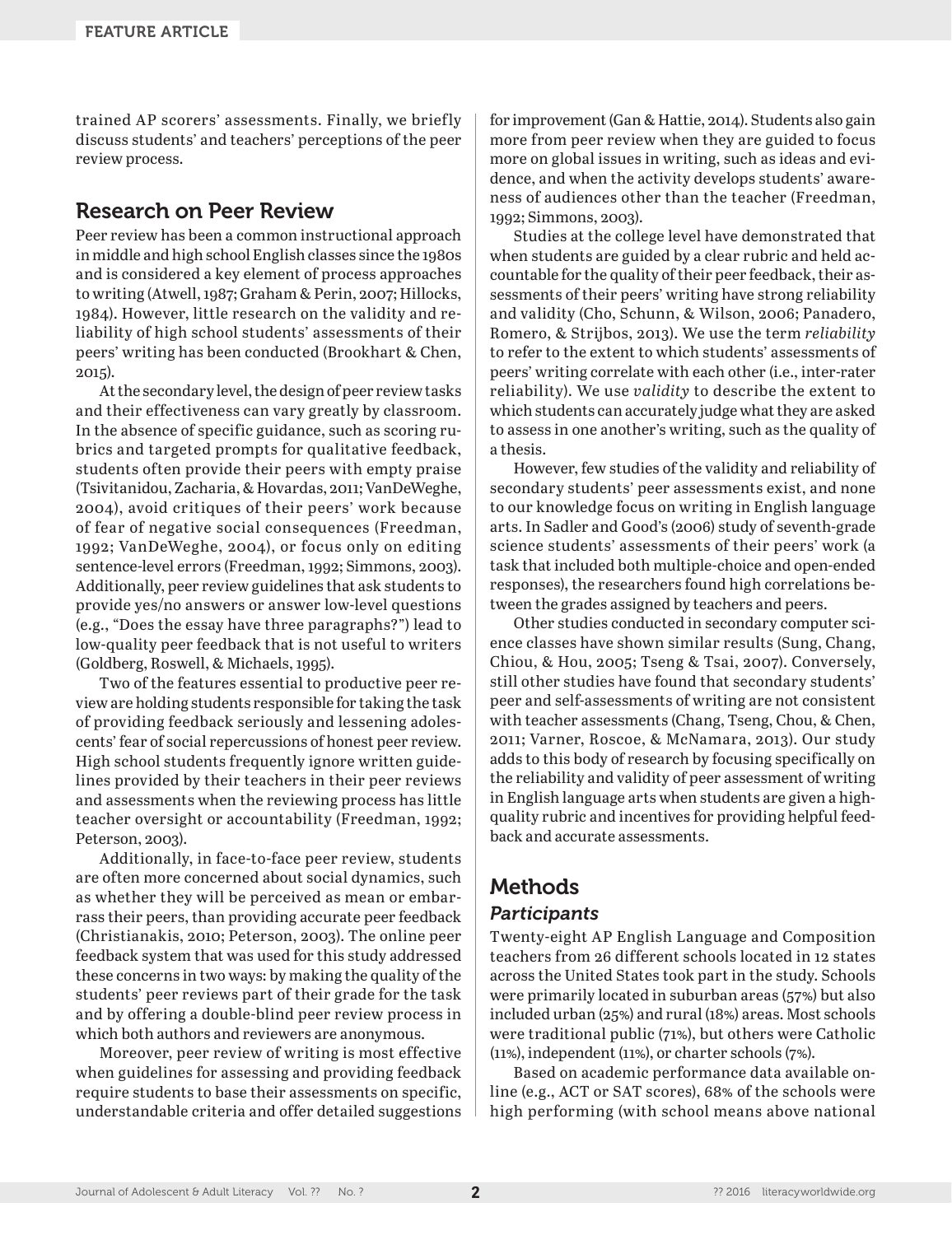averages), and 32% were low performing (with school means below national averages). A number of schools also had high proportions of historically underserved students of color and/or students eligible for free or reduced-price lunch.

The teachers were recruited through e-mails sent through the College Board and the National Writing Project. All but two teachers had previously used in-class peer assessment before, but only four had used online peer assessment (e.g., through Turnitin: [turnitin.com](http://turnitin.com)). All but one teacher had given prior AP exams as practice earlier in the year, and most teachers had given more than four. Teachers participated in a one-hour online training session to learn about the online peer review system Peerceptiv ([www.peerceptiv.com\)](http://www.peerceptiv.com) and the structure of the study. Teachers also participated in an "act as a student" exercise in Peerceptiv to experience the system through the eyes of students.

A total of 1,215 students participated in the study. The largest number of students per teacher was 134 (in multiple class sections), and the smallest was 13.

## *Implementation of the Peer Review System*

Peer assessment can be implemented through many different methods, from face-to-face discussions of drafts to Web-based distribution and rating methods. Peerceptiv is a Web-based system in which authors and reviewers are anonymous so students feel comfortable being more honest in their feedback. It has been used by over 50,000 students around the world, and currently approximately half of its users are high school students. Links for accessing Peerceptiv and other online review systems are shared in the More to Explore sidebar at the end of this article.

Participating teachers assigned a peer review activity using the Peerceptiv system to at least one class section of students between early April and early May. Before starting the peer review process, the teachers presented their students with a 30–45-minute lesson, provided by the researchers, on high-quality peer feedback (see Figure 1). The peer review process followed these steps:

- 1. Students uploaded their essays into the system.
- 2. The system automatically distributed the essays so each student received five peer essays.
- 3. Students used the rubrics developed by the researchers (described in the Description of Rubric Design section) to assess their peers' essays. The rubrics include both open-ended prompts (e.g., "Provide feedback on how well the author explained the textual

#### Figure 1

#### Researcher-Designed Lesson on Good Peer Review

1. Explain to students, Why are we doing peer review?

- Writing a sample AP essay will give you practice for the test.
- Multiple peer reviews will help you see strengths and areas for improvement in your essay.
- Reviewing other students' papers will give you new ideas about AP essays.
- 2. Ask students to think about some of the feedback they have received and given.
	- What kind of feedback has been most helpful?
	- What kind of feedback has been least helpful?
- 3. Whole-class discussion of examples of feedback:
	- Read the sample AP prompt.
	- Read the sample AP essay.
	- Read two different samples of peer feedback on the same essay.
	- Discuss what makes each type of peer feedback helpful (or not).
- 4. Sum up the discussion. Emphasize that helpful feedback:
	- Points out weaknesses or areas for improvement in the essay.
	- Tells the author WHERE in the paper the problem or weakness is.
	- Provides SPECIFIC suggestions to help the author improve hisor her work.
	- Note that:
		- General praise (aka "strong essay") is not helpful feedback.
		- Point out areas for improvement but be kind and respectful.
- 5. Practice with a partner (or individually) giving feedback on a different sample AP essay.
- 6. Discuss in pairs, small groups, or whole class about the feedback you gave to the essay.
- 7. Introduce Peerceptiv and how it works.
- 8. Introduce the revised AP rubric and check for student understanding of it.

*Note*. AP = Advanced Placement.

evidence he or she provided") and numerical ratings (e.g., on a scale of 1–7, "How strong is the evidence for each claim about Louv's rhetorical strategies?").

- 4. After all reviews were completed, authors received two kinds of feedback: open-ended feedback provided by peer reviewers and scores that reflected the mean (average) of the reviewers' numerical ratings.
- 5. Authors then rated the helpfulness of the comments they received.
- 6. Peerceptiv automatically generated individual student grades for the peer review task based on the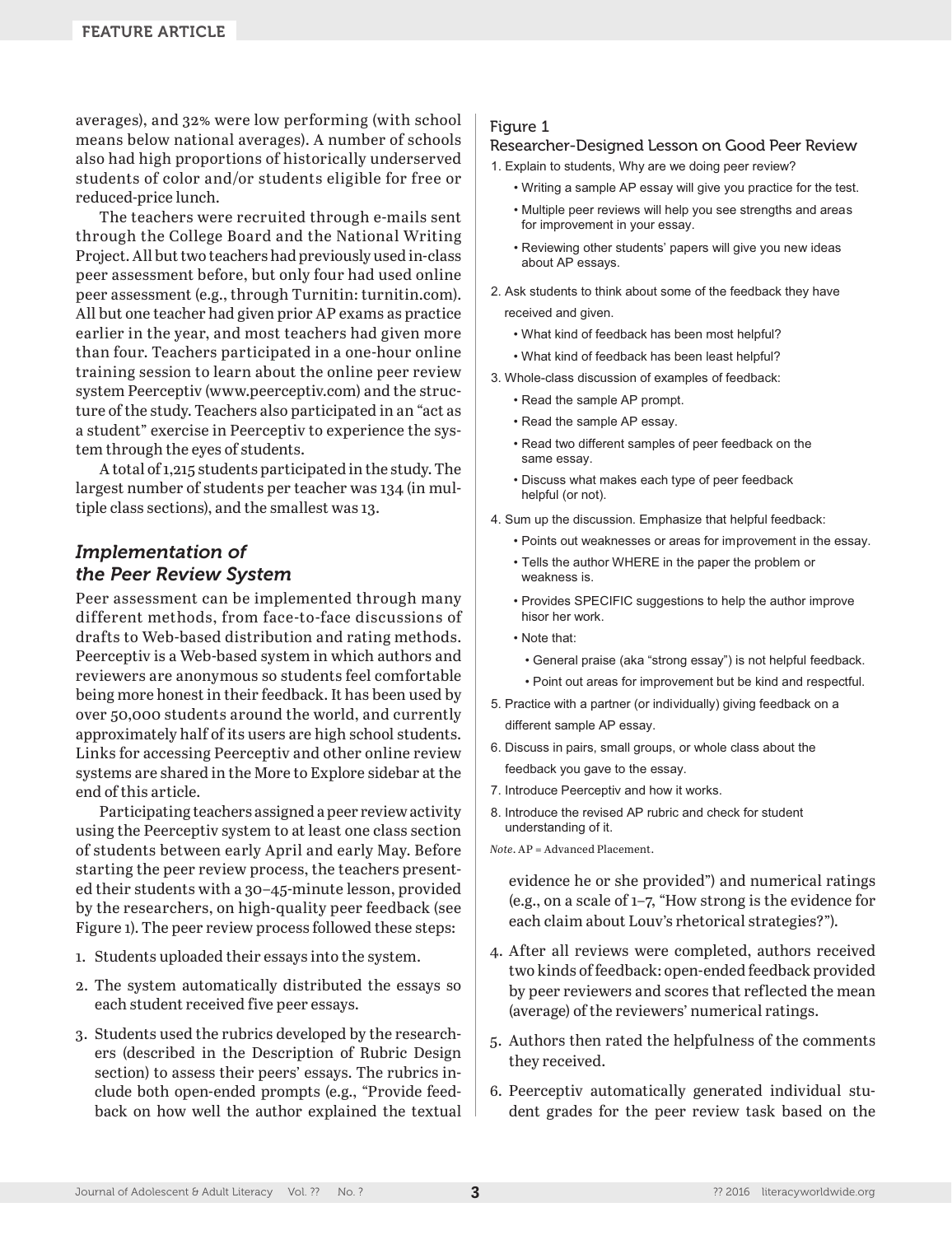quality of the essays (as determined by the average of peers' ratings), the quality of the peer reviews, and the on-time completion of all aspects of the task.

7. Students used peer feedback to revise their essays.

The quality of students' peer reviews is calculated by Peerceptiv in two ways: by authors' ratings of the helpfulness of their open-ended feedback comments (step 5) and by the accuracy of the reviewer's numerical ratings of peers' essays (step 3). The accuracy of the reviewer's ratings is determined by comparing his or her ratings with the mean ratings produced by other peers on those same essays. The closer the reviewer is to the mean ratings produced by other students (across rating criteria and essays), the higher the accuracy grade. Because students' review grades decline the more their ratings differ from other reviewers', Peerceptiv provides a strong disincentive for students to cheat the system and give undeserved high or low grades to other students, even if they share their pseudonyms.

# *Essay Prompts*

The essay prompt for this study was taken from the 2013 AP English Language and Composition exam. It presented students with a one-page passage (from *Last Child in the Woods: Saving Our Children From Nature-Deficit Disorder* by Richard Louv, 2008) and asked them to analyze the rhetorical strategies used by the author to develop his argument, with specific references to the text. This particular type of essay prompt is a common feature of the AP English Language and Composition exam and reflects a core instructional goal of the class (i.e., the analysis of written arguments).

Teachers were instructed to give students the suggested 40-minute time period to complete their responses. Because some teachers chose to have their students complete the writing outside of class, we cannot ensure that students limited their writing time to 40 minutes; however, the length of time students were given to write does not affect our findings.

# *Essay Scoring*

Students' assessments of their classmates' essays were compared with those of other students, their teachers, and expert AP essay scorers to study their reliability and validity. We investigated the reliability of students' peer assessments by examining the extent to which students' numerical ratings correlated with one another for the same essays (i.e., inter-rater reliability). We then investigated the validity of students' assessments of their peers' essays by comparing them with teachers' and expert AP scorers' assessments of the same essays. Each participating teacher rated at least 15 of his or her students' essays using the researcher-designed rubric. On average, teachers rated 21 essays, for a total of 489 rated essays. Correlations between the student mean ratings (across the five peer assessments per essay) and the teacher ratings were computed separately for each teacher.

Although much of the research literature has used single-teacher ratings as the typical source of validity data, this approach has two problems. First, a singleteacher rating has unknown reliability itself. Second, high-stakes assessments, such as the AP tests, use multiple expert graders for each essay, and the graders go through careful training processes to ensure reliability.

Thus, three experienced AP graders who had been trained by the College Board also scored a subset of 100 AP essays. The essays chosen were evenly distributed across the teachers, sampled from the essays that both students and teachers had evaluated. Unlike students and teachers who used our revised rating rubric, the expert AP graders used the traditional College Board (2013) holistic rubric (with a scale of 1–9) to produce overall document scores through a scoring method closely aligning with the typical expert grading process. Validity of the student ratings was assessed by the correlation with expert AP ratings. Note that even though the expert AP raters used a 9-point scale and students and teachers used a 7-point scale (described in the Description of Rubric Design section), mathematically, the correlations between ratings are not influenced by these scale differences.

## *Surveys*

At the end of the study, both students and teachers were sent links to an online survey about their perceptions of the benefits and disadvantages of the peer review task, and suggestions for improving the Peerceptiv system. The teacher survey also asked about prior experience with peer review, typical writing instruction, and the likelihood of using Peerceptiv in future years. Twentysix of the 28 participating teachers (93%) and 343 (28%) of the students (a high rate compared with typical high school student survey responses of 13–20%; Porter & Whitcomb, 2003) completed their respective surveys.

# *Description of Rubric Design*

A rubric is a set of criteria for evaluating student work that includes descriptions of performance levels (not just a numerical scale; Brookhart & Chen, 2015). Rubrics are widely used in K–12 writing instruction and for highstakes writing assessments. Overall, rubrics have been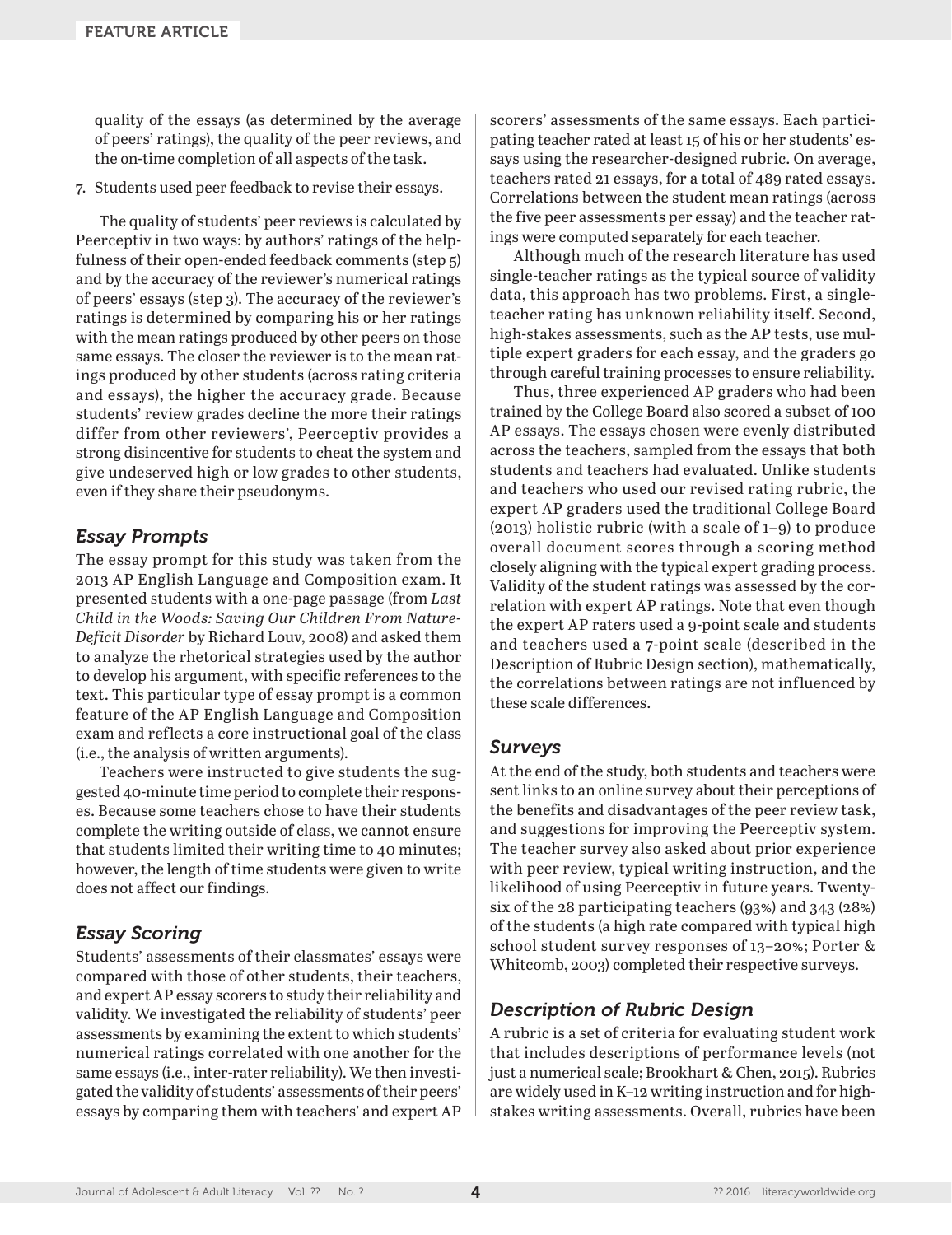shown to increase student achievement and motivation in writing, but only when the rubrics convey clear and specific descriptions of quality levels for task-specific criteria (Andrade, Du, & Wang, 2008; Brookhart & Chen, 2015).

However, in high-stakes writing assessments, the language of the rubrics is often general and typically designed to be used only after extensive training and discussion of multiple benchmark sample essays. In the case of the AP English Language and Composition scoring guide, for instance, the difference between a score of 8, 6, or 4 on the 9-point scale hinges on whether students "effectively," "adequately," or "inadequately" analyze Louv's rhetorical strategies (for the full rubric, see College Board, 2013). Additionally, the terminology used in such rubrics may be unfamiliar to most high school students. In the AP rubric, we noted phrases such as "lapses in diction or syntax" and "mature prose style" (p. 2) as descriptors that would likely be unclear to most high schoolers.

The current study took on these challenges by revising the College Board's (2013) AP scoring guide to be more understandable and user-friendly for students. Our revisions were guided by four key design principles:

- 1. Students should be able to understand the language of the rubric, including writing terminology.
- 2. The rubric should focus students' attention on critical, high-value elements of the piece of writing.
- 3. The rubric should include concrete and specific descriptors or examples, not vague or comparative qualifiers such as *adequate* or *more sophisticated*.
- 4. Each rubric criterion should focus on only one aspect of the writing task (e.g., on quality of evidence not quality and explanation of evidence).

Following these principles, we first changed the holistic rubric to an analytic rubric. Holistic rubrics provide a single score based on an overall impression of student work, whereas analytic rubrics provide separate feedback on each important characteristic of the task. This focused student reviewers' attention on the most important characteristics of the essay rather than on determining an overall score. We identified eight essential characteristics or assessment criteria in the College Board (2013) rubric and in the scored essays on the College Board website ([apcentral.collegeboard.com/](http://apcentral.collegeboard.com/%0d%0aapc/members/exam/exam_information/2001.html) [apc/members/exam/exam\\_information/2001.html\)](http://apcentral.collegeboard.com/%0d%0aapc/members/exam/exam_information/2001.html):

1. Thesis

2. Explanation of Louv's argument

- 3. Analysis of Louv's rhetorical strategies
- 4. Evidence for claims
- 5. Explanation of evidence
- 6. Organization
- 7. Control of language
- 8. Conventions

Next, we generated more concrete and specific descriptions for the performance levels for each criterion. In some places, we substituted phrases (e.g., "analyzes multiple, subtle rhetorical strategies" instead of "analyzes effectively"), and in other places, we added examples. In Figure 2, we share a portion of the original College Board (2013) scoring guide for writers' analysis of Louv's argument and a corresponding example from our revised rubric (the complete rubric is available at [www.lrdc.pitt.edu/schunn/sword/jaalrubrics.docx](http://www.lrdc.pitt.edu/schunn/sword/jaalrubrics.docx)). Our rubric is distinct from the College Board's scoring guide in a number of ways.

First, we separated two elements of the original rubric—explanation of Louv's argument (not shown in Figure 2) and analysis of Louv's rhetorical strategies—so students could separately assess writers' understanding of Louv's argument and their analysis of his use of rhetorical strategies. Second, we added explicit descriptions and examples of subtle and more obvious rhetorical strategies to clarify the characteristics of a high-scoring analysis of Louv's rhetorical strategies. Similarly, for the lowest possible score, we added descriptions of essay topics that might seem related to the essay prompt but did not address the prompt directly.

Third, we quantified the number of rhetorical strategies analyzed by students that the College Board scorers seemed to expect for each rating on the scoring guide. Finally, because Peerceptiv uses a 7-point scale for peer assessments that is nonadjustable, we converted the AP rubric's 9-point scale to 7, providing descriptions of performance levels for scores of 7, 5, 3, and 1 and leaving the intermediate scoring levels (6, 4, and 2) without descriptions so as not to overwhelm students.

In addition, open-ended commenting prompts were created for each rubric criterion so students could provide narrative feedback to one another. The only exception was that a combined commenting prompt was used for academic vocabulary and conventions. An early version of the rubric was piloted with three students currently enrolled in AP English Language and Composition courses, and then revised based on their feedback. This revised version was then tested on the teachers as part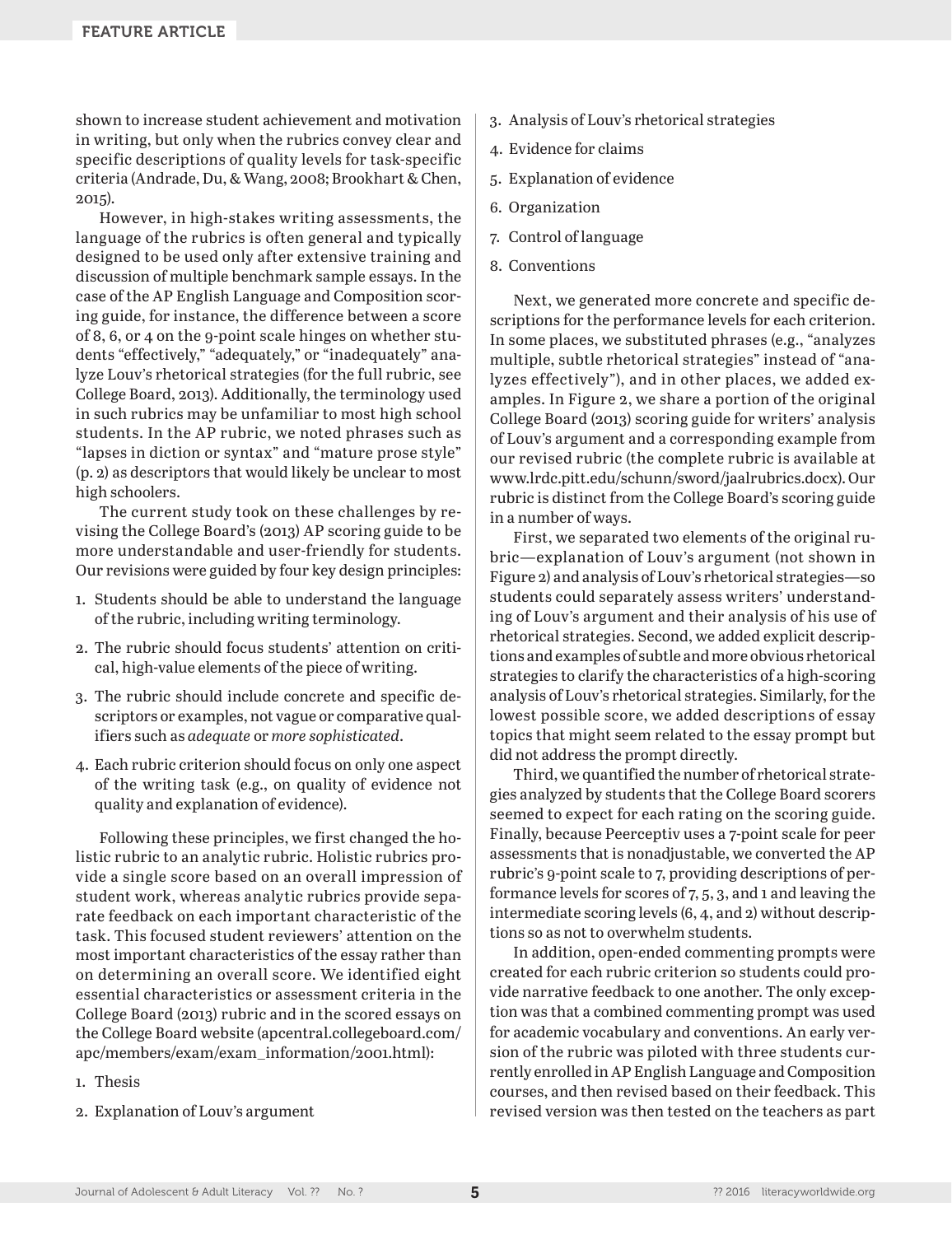#### Figure 2

Comparison of College Board<sup>a</sup> and Researcher-Created Advanced Placement (AP) Rubric Criteria for Analyzing Louv's<sup>b</sup> Rhetorical Strategies

| <b>College Board AP scoring cuide</b>                                   | <b>Revised AP rubric</b>                                              |
|-------------------------------------------------------------------------|-----------------------------------------------------------------------|
| No open-ended feedback                                                  | Open-ended feedback:                                                  |
|                                                                         | Provide feedback on how well the author analyzed how Louv's           |
|                                                                         | rhetorical strategies support his argument throughout the essay. Be   |
|                                                                         | specific about how the writer could improve his or her thesis         |
|                                                                         | analysis, and provide suggestions for improvements.                   |
| Ratings:                                                                | Ratings:                                                              |
|                                                                         | What rhetorical strategies did the author analyze in his or her       |
|                                                                         | essay?                                                                |
| 9                                                                       | 7-The author accurately analyzes multiple, subtle rhetorical          |
|                                                                         | strategies that Louv uses (e.g., appealing to a common cause,         |
|                                                                         | evoking nostalgia, or other sophisticated strategies).                |
| "8-Effective                                                            | 6                                                                     |
| Essays earning a score of 8 effectively analyze* the rhetorical         |                                                                       |
| strategies Louv uses to develop his argument about the separation       |                                                                       |
| between people and nature."                                             |                                                                       |
| "* For the purposes of scoring, analysis refers to explaining how the   |                                                                       |
| author's rhetorical choices develop meaning or achieve a particular     |                                                                       |
| effect or purpose."                                                     |                                                                       |
| $\overline{7}$                                                          | 5-The author analyzes three or more obvious rhetorical strategies     |
|                                                                         | that Louv uses (e.g., using rhetorical questions, anecdotes, or other |
|                                                                         |                                                                       |
|                                                                         | obvious strategies).<br>$\overline{4}$                                |
| "6-Adequate                                                             |                                                                       |
| Essays earning a score of 6 adequately analyze the rhetorical           |                                                                       |
| strategies Louv uses to develop his argument about the separation       |                                                                       |
| between people and nature."<br>5                                        | 3-The author analyzes only one or two obvious rhetorical              |
|                                                                         |                                                                       |
|                                                                         | strategies that Louv uses (e.g., rhetorical questions) or             |
|                                                                         | misunderstands Louv's strategies.                                     |
| "4-Inadequate                                                           | $\overline{2}$                                                        |
| Essays earning a score of 4 inadequately analyze the rhetorical         |                                                                       |
| strategies Louv uses to develop his argument about the separation       |                                                                       |
| between people and nature. These essays may misunderstand the           |                                                                       |
| passage, misrepresent the strategies Louv uses, or may analyze          |                                                                       |
| these strategies insufficiently."                                       |                                                                       |
| 3                                                                       | 1-The author didn't write about Louv's rhetorical strategies (instead |
|                                                                         | discussed a different topic, connected to personal experience, or     |
|                                                                         | just summarized Louv's piece).                                        |
| "2-Little Success                                                       |                                                                       |
| Essays earning a score of 2 demonstrate little success in analyzing     |                                                                       |
| the rhetorical strategies Louv uses to develop his argument about the   |                                                                       |
| separation between people and nature. These essays may                  |                                                                       |
| misunderstand the prompt, misread the passage, fail to analyze the      |                                                                       |
| strategies Louv uses, or substitute a simpler task by responding to the |                                                                       |
| prompt tangentially with unrelated, inaccurate, or inappropriate        |                                                                       |
| explanation."                                                           |                                                                       |
| 1                                                                       |                                                                       |

*Note*. a College Board. (2013). *AP*® *English Language a Composition 2013 scoring guidelines*. New York, NY: Author. bLouv, R. (2008). *Last child in the woods: Saving our children from nature-deficit disorder*. Chapel Hill, NC: Algonquin.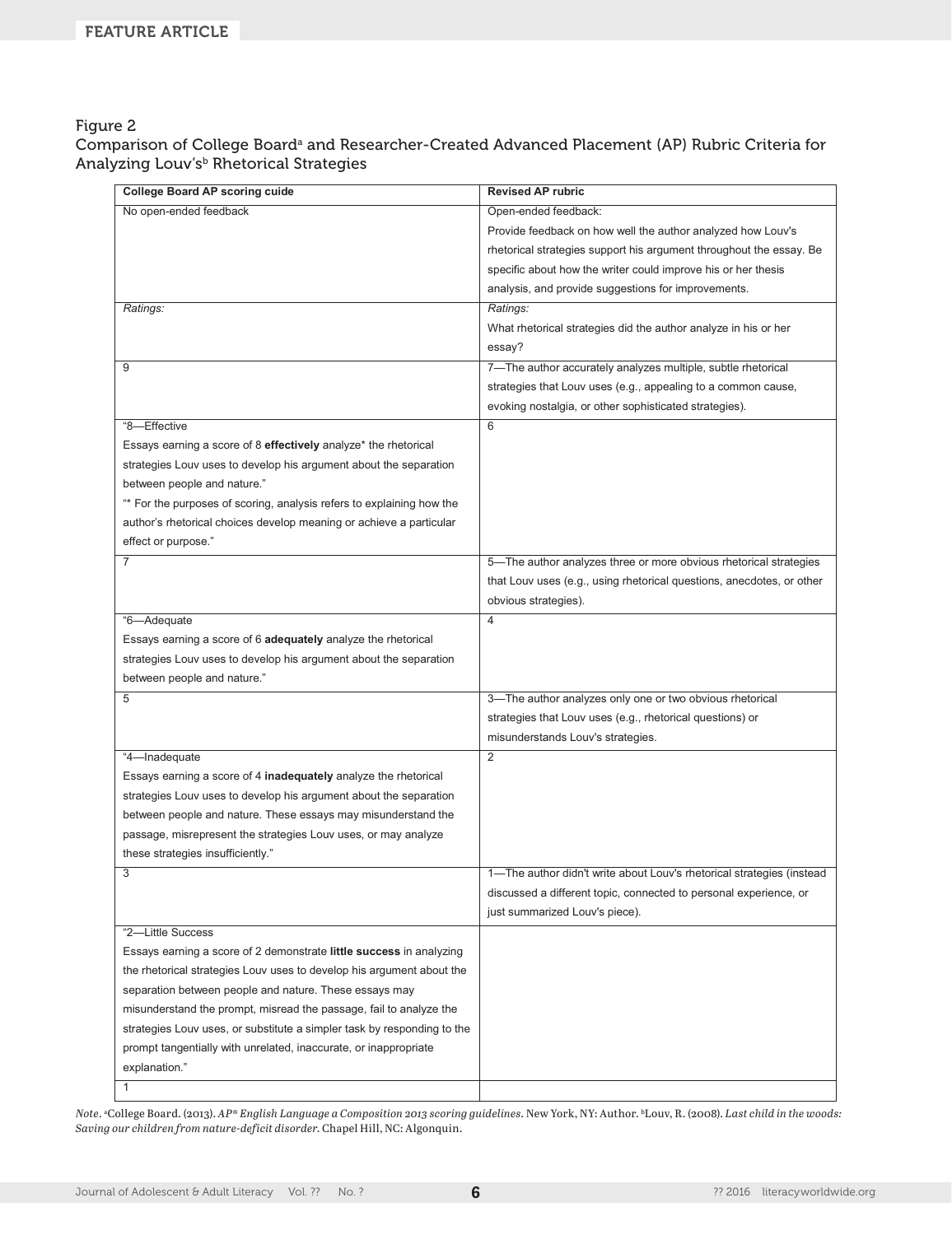of their training and further revised to generate the final version of the rubric.

# Findings *Reliability of Student Ratings*

Our first research questions were, Did the students tend to agree with one another at sufficiently high levels to produce reliable scores? Did particular characteristics of writing, such as more complex ones like reasoning and warranting, lead to more disagreement in students' scores?

Peerceptiv automatically calculates the reliability of the mean peer quantitative ratings for each essay using an interclass correlation (ICC) and provides this information to teachers. This measure examines how consistently each student's pattern of ratings are with the ratings produced by the other students to determine the stability or trustworthiness of the resulting mean rating across students for each document. If the ICC is high, then assigning a given document to another group of students would produce the identical ratings; if the ICC is low, then another group of students could often produce a different rating.

Figure 3 shows these ICC values for each rubric criterion. All criteria except conventions show acceptable reliability, that is, ICC values above .40 (Fleiss, 1986), which is a common level of agreement among teachers scoring a set of documents (Cho et al., 2006). The low ICC for the conventions criterion shows that students seem to disagree a lot about whether an essay generally follows the conventions of standard written English. The first two

#### Figure 3



Mean Reliability (and Standard Error Bars) for Mean Peer Ratings on Each Rubric Criterion

criteria, quality of thesis and analysis of rhetorical strategies, have the highest reliability.

Thus, students seem to be able to reliably judge the more higher level or complex aspects of essay quality even more than lower level features, such as mechanics. Additionally, there were no statistically significant differences in reliability across higher versus lower performing schools on any of the rubric criteria, suggesting that students from diverse school contexts can reliably and accurately assess their peers' writing.

# *Validity of Student Ratings Against Teacher Ratings and Expert AP Ratings*

Our next research question was, What is the extent to which students can accurately judge the quality of their peers' essays?—with "accuracy" determined by two sets of experts (AP English teachers and trained AP scorers). To answer this question, student ratings were compared with both teacher ratings and expert AP scorers' ratings to analyze the validity of the student ratings. As noted previously, each teacher rated at least 15 of their students' essays, and some teachers rated over 35 essays.

Correlations between teacher and mean student ratings for each paper were computed for each rating criterion to examine whether some criteria were judged more accurately than others. In addition, the correlations were calculated separately for each teacher to examine whether the alignment between teacher and student ratings varied by context. Mean correlations are presented in Figure 4. Correlations were generally

#### Figure 4



#### Mean Correlation (and Standard Error Bars) Across Classes of Mean Student Ratings With Teacher Ratings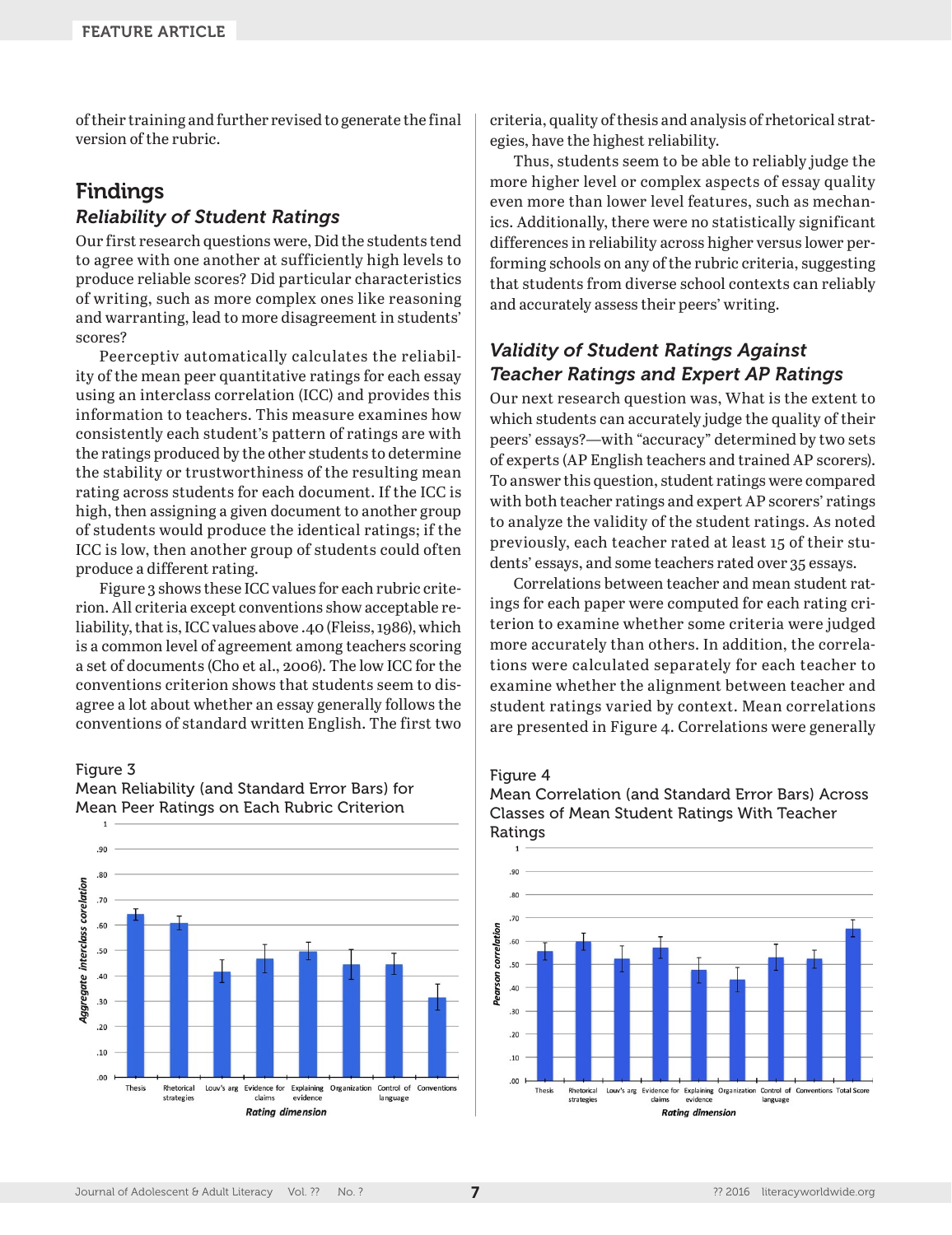between .4 and .6 across rubrics and almost .7 for the overall essay rating.

These correlations are higher than what is typically seen between two teachers' ratings on a set of essays (Cho et al., 2006), suggesting that the accuracy of students' ratings of their peers' essays, when calculated by taking the average of five students' ratings, is very high. Finally, the student versus teacher correlations were very similar across higher and lower performing schools.

Figure 5 presents the correlations of the mean overall essay scores of students (averaged across student raters and rubrics) and teacher scores (averaged across rubrics) against the expert AP ratings. Pearson correlations are used as the primary metric because the ratings are not all on the same scale (i.e., student and teacher ratings are on the Peerceptiv 1–7 scale rather than the AP 1–9 scale).

There are a number of important outcomes to note from the results presented in Figure 5. First, both correlations between student mean scores and expert AP scores and between teacher and expert AP scores were acceptably high (at or above .5) and relatively similar. Despite the complexity of rating the AP essays even for expert AP raters, this study revealed that both students and teachers could produce useful ratings when provided with a carefully designed rubric. Second, the mean of student ratings correlated with experts' slightly more highly than did the teacher ratings. That is, the mean of

#### Figure 5





five student ratings appears to be even more valid than single-teacher ratings. This suggests that if multiple students assess a peer's essay using a well-designed rubric, the average of the students' ratings could potentially be used in place of a teacher-generated grade.

# *Student and Teacher Perceptions of Peer Review*

Our final research question was, What were students' and teachers' perceptions of the peer review process? Overall, both students and teachers thought that using Peerceptiv for peer review was beneficial. A majority of students agreed with each of the possible benefits of peer review on our survey (see Figure 6). Although students generally thought that they had received good advice from their peers, the strongest perceived benefits involved seeing successful strategies and weaknesses in other students' essays. The perception that assessing peers' writing is more beneficial than receiving peer assessments is consistent with the findings of previous studies (Godley, Loretto, & DeMartino, 2014).

The survey also provided insights into student concerns (see Figure 7). The only concerns endorsed by a majority of students were that they did not like having grades based on peer assessments, and they were concerned about the workload, which mirrors the findings of previous research (Kaufman & Schunn, 2011). Regarding workload, most comments suggested that four peer assessments would be reasonable rather than

#### Figure 6

Percentage of Students Agreeing or Strongly Agreeing With Each Possible Benefit of Peer Assessment of Writing (With Standard Error Bars)



*Note*. AP = Advanced Placement.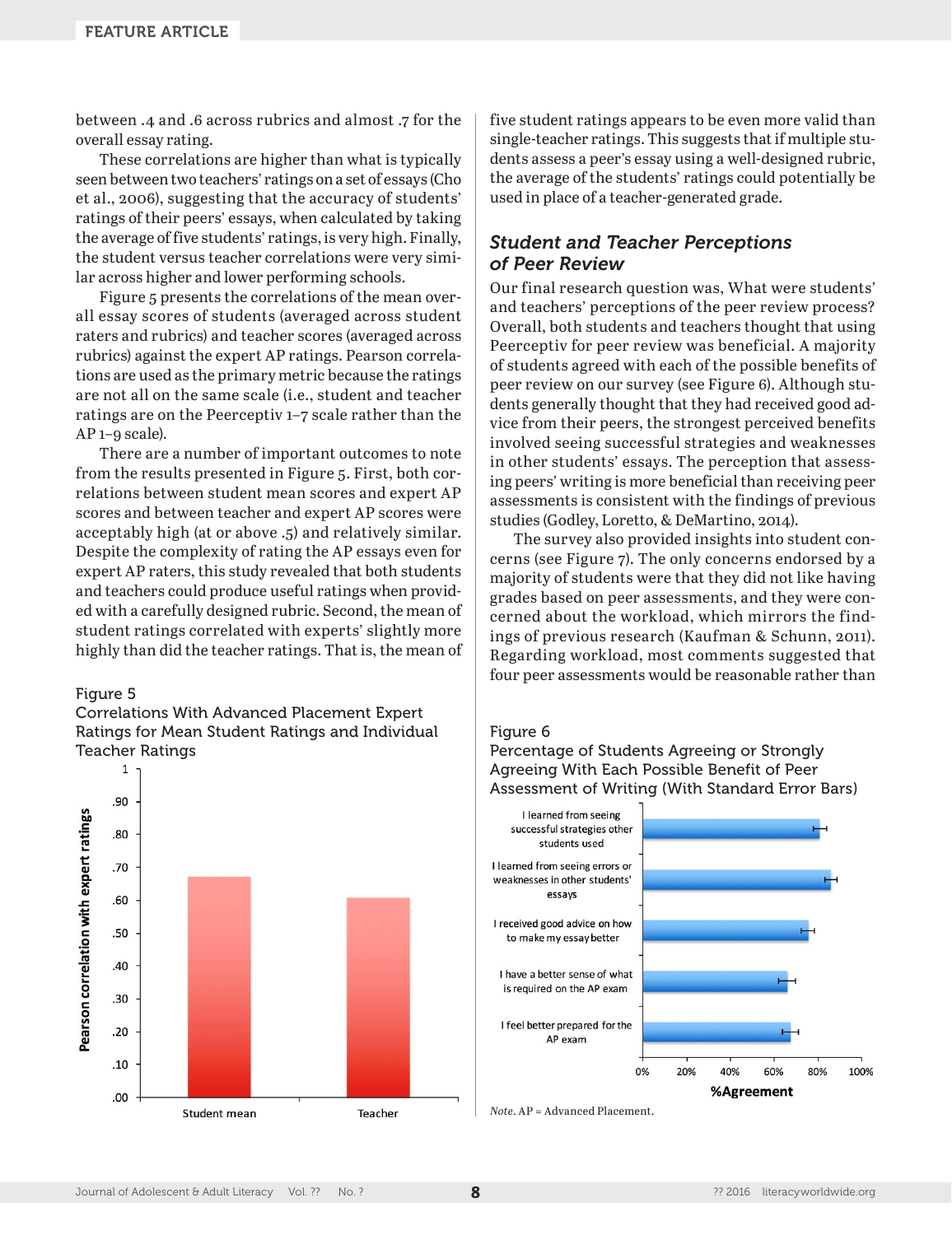#### Figure 7

#### Percentage of Students Agreeing or Strongly Agreeing With Each Possible Disadvantage of Peer Assessment of Writing (With Standard Error Bars)



five. Also, only a minority of students preferred teacher feedback or face-to-face (rather than online) peer feedback, suggesting that student buy-in for using peer feedback instead of teacher feedback is strong, even if students question whether their peers' assessment of their work is accurate.

The teacher survey also probed the perceived benefits and disadvantages of online peer assessment. In general, all but one of the teachers agreed that students learned from the peer review activity and gave helpful feedback to their peers. Like students, teachers perceived the benefits of giving feedback as even greater than receiving feedback. All but one teacher felt that their students were better prepared for the AP exam as a result of only one round of peer assessment.

Finally, in terms of the feasibility of using online peer assessment, all but one teacher felt that this was a convenient way for students to receive detailed feedback on their writing, and 80% of the teachers felt that they could easily implement this kind of peer assessment on a regular basis.

Only one teacher did not want to use online peer assessment in the next year. Of all the teachers, 35% wanted to do so a few times per year, and almost 60% wanted to use online peer assessment regularly throughout the year. Overall, teachers generally saw that the benefits outweighed the difficulties and that online peer assessment of this form significantly adds value over more informal peer feedback that can be done face to face in class.

# Conclusion

Can high schoolers reliably assess their peers' academic writing? The results of our study suggest yes. Given teachers' and students' concerns about the validity and reliability of peer assessment of writing, this study demonstrated that when using a carefully designed rubric, high school students were able to provide ratings that were more valid than the ones provided by a single teacher and just as valid as the ones provided by expert AP scorers. Further, most students perceived their peers' feedback as helpful.

Across school contexts (urban, suburban, and socioeconomic status levels) and student writing achievement levels, students' ratings were acceptably correlated with teachers' and experts', and students were able to consistently rate the higher level aspects of academic writing, such as explaining evidence. Thus, it does not seem to be the case that only the most capable students are able to participate meaningfully in peer assessment activities. These positive results of peer assessment across contexts mirror the findings of prior research examining the peer reviews of stronger and weaker students (Patchan, Hawk, Stevens, & Schunn, 2013). Finally, both teachers and students perceived many benefits of participating in peer assessment, and most participating teachers believed that online peer assessment should be used regularly in their classes.

Our study has a number of limitations. First, it was limited to one approach to peer review that included three key features: anonymity, a student-friendly rubric, and accountability for the quality of feedback given to peers. It is possible that different results would be obtained from another approach to peer review, whether online or face to face. Second, we focused on a writing task that was familiar to the AP students: an analysis of rhetorical strategies. Although the rubric used for peer assessment was new to the students, it is likely that the familiarity of the task increased their understanding of the expectations and, thus, the reliability and validity of their peer assessments.

Third, the study involved only AP students, who tend to be in 11th and 12th grades and have developed relatively stronger academic literacy skills than other high school students. However, in recent years, there has been a nationwide movement to enroll younger students with a wider range of academic preparedness in AP classes (Godley, Monroe, & Castma, 2015). Additionally, our other studies have demonstrated the benefit of peer review in diverse, non-AP high school classes (Godley et al., 2014).

Fourth, our study did not tackle the issue of how to convince students that peer-generated grades are fair and can be used in place of teacher grading. As the research on peer assessment at the college level has shown, students' perceptions of fairness are a significant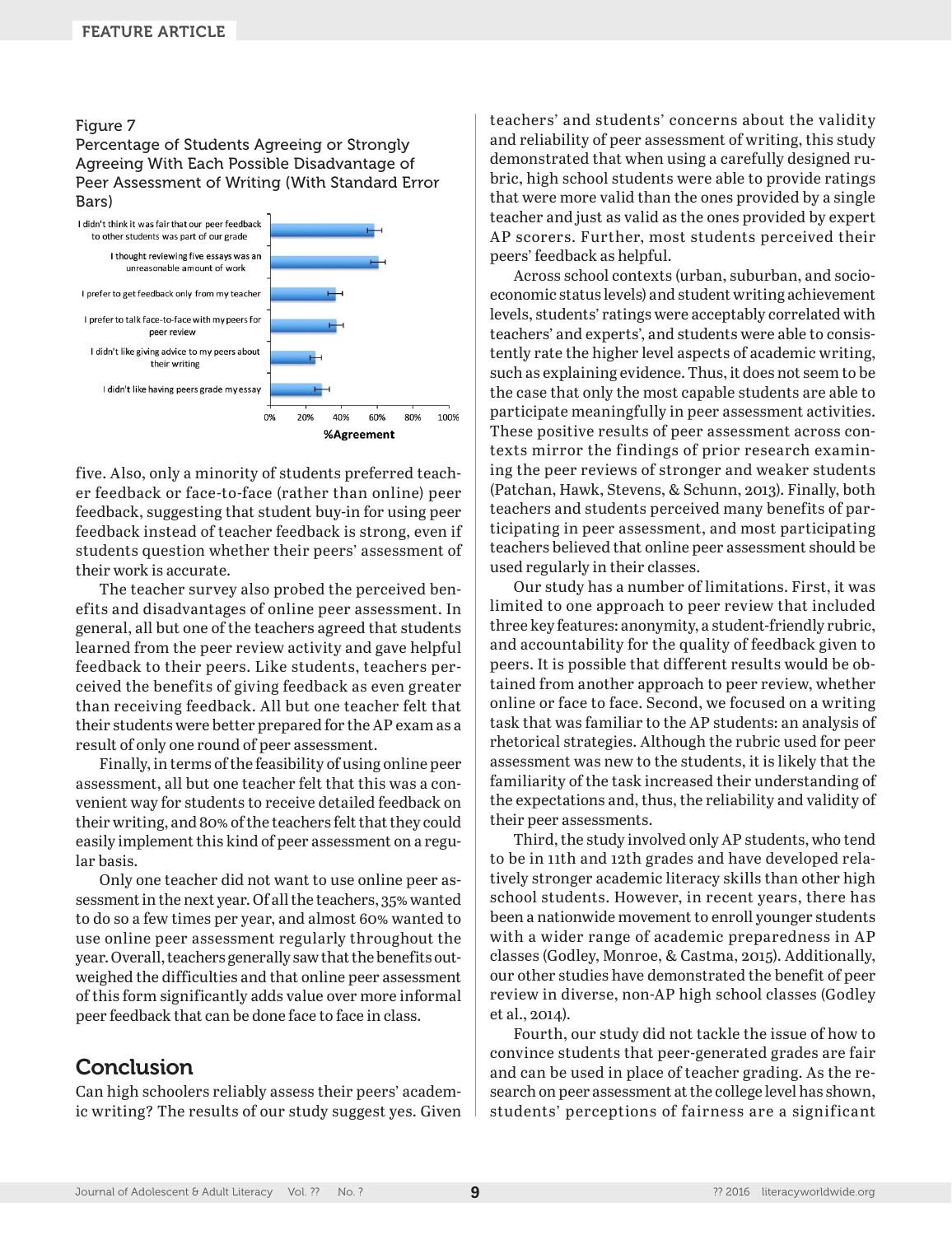# TAKE ACTION!

These steps can be done without technology, but online tools simplify the logistics:

- 1. Find online peer review tools that are available for your school or district.
- 2. Create a rubric with student-friendly language.
- 3. Create guidelines for how students should participate in the assessment process.
- 4. Teach students about good peer review. Allow them time to practice assessing a shared piece of writing in pairs or small groups.
- 5. Anonymity may be achieved by having students select pseudonyms or assigning students numbers that only you and they know and that they will put on each document used during peer review, keeping the writers' and reviewers' identities a secret.
- 6. Assign three or four peers to review each student's paper. Research has shown that students learn as much or more from giving reviews as from receiving them.
- 7. Before delivering the peer feedback to students, scan it for common issues and average reviewers' ratings.
- 8. In class, discuss papers that received conflicting reviews.
- 9. Allow students time to reflect on the process of peer review before asking them to revise. This will give students time to consider their own understanding of the rubric and synthesize feedback from multiple peers before revising.

challenge to the use of peer assessment in determining task or course grades (Kaufman & Schunn, 2011). Finally, some students were unhappy with the workload required to review five peers' essays. Mathematically, fewer peer assessments per essay, such as three or four, would generate mean essay scores with slightly lower validity; however, it is expected that four peer assessments per essay would still produce ratings as valid as those produced by a single teacher.

Despite these limitations, our study suggests that carefully designed peer review tasks can provide students with helpful feedback on and fair assessments of their writing without increasing English language arts teachers' workload. We believe that peer assessment can be a feasible and productive solution to the challenge of asking high school students to write and revise more often without increasing English teachers' paper load. Given the evidence that students learn from peer review and from using rubrics, peer assessment can enhance writing instruction in high schools.

#### **NOTES**

This study was funded by The College Board and by the Institute of Education Sciences, U.S. Department of Education (R305A120370). The first author has a significant financial interest in the company that makes Peerceptiv available.

#### REFERENCES

- Andrade, H.L., Du, Y., & Wang, X. (2008). Putting rubrics to the test: The effect of a model, criteria generation, and rubricreferenced self-assessment on elementary school students' writing. *Educational Measurement: Issues and Practice*, *27*(2), 3–13. doi:10.1111/j.1745-3992.2008.00118.x
- Applebee, A.N., & Langer, J.A. (with Wilcox, K.C., Nachowitz, M., Mastroianni, M.P., & Dawson, C.). (2013). *Writing instruction that works: Proven methods for middle and high school classrooms*. New York, NY: Teachers College Press; Berkeley, CA: National Writing Project.
- Atwell, N. (1987). *In the middle: Writing, reading, and learning with adolescents*. Portsmouth, NH: Heinemann.
- Brookhart, S.M., & Chen, F. (2015). The quality and effectiveness of descriptive rubrics. *Educational Review*, *67*(3), 343–368.
- Chang, C.-C., Tseng, K.-H., Chou, P.-N., & Chen, Y.-H. (2011). Reliability and validity of Web-based portfolio peer assessment: A case study for a senior high school's students taking computer course. *Computers & Education*, *57*(1), 1306–1316. doi:10.1016/j.compedu.2011.01.014
- Cho, K., & MacArthur, C. (2011). Learning by reviewing. *Journal of Educational Psychology*, *103*(1), 73–84. doi:10.1037/ a0021950
- Cho, K., Schunn, C.D., & Wilson, R.W. (2006). Validity and reliability of scaffolded peer assessment of writing from instructor and student perspectives. *Journal of Educational Psychology*, *98*(4), 891–901. doi:10.1037/0022-0663.98.4.891
- Christianakis, M. (2010). "I Don't Need Your Help!": Peer status, race, and gender during peer writing interactions. *Journal of Literacy Research*, *42*(4), 418–458. doi:10.1080/108629 6X.2010.525202
- College Board. (2013). *AP® English Language a Composition 2013 scoring guidelines*. New York, NY: Author. Retrieved from [media.collegeboard.com/digitalServices/pdf/ap/apcentral/](http://media.collegeboard.com/digitalServices/pdf/ap/apcentral/ap13_english_language_scoring_guidelines.pdf) [ap13\\_english\\_language\\_scoring\\_guidelines.pdf](http://media.collegeboard.com/digitalServices/pdf/ap/apcentral/ap13_english_language_scoring_guidelines.pdf)
- Fleiss, J.L. (1986). *The design and analysis of clinical experiments*. New York, NY: John Wiley & Sons.
- Freedman, S.W. (1992). Outside-in and inside-out: Peer response groups in two ninth-grade classes. *Research in the Teaching of English*, *26*(1), 71–107.
- Gan, M.J., & Hattie, J. (2014). Prompting secondary students' use of criteria, feedback specificity and feedback levels during an investigative task. *Instructional Science*, *42*(6), 861– 878. doi:10.1007/s11251-014-9319-4
- Gielen, S., Peeters, E., Dochy, F., Onghena, P., & Struyven, K. (2010). Improving the effectiveness of peer feedback for learning. *Learning and Instruction*, *20*(4), 304–315. doi:10.1016/j.learninstruc.2009.08.007
- Gilbert, J., & Graham, S. (2010). Teaching writing to elementary students in grades 4–6: A national survey. *The Elementary School Journal*, *110*(4), 494–518. doi:10.1086/651193